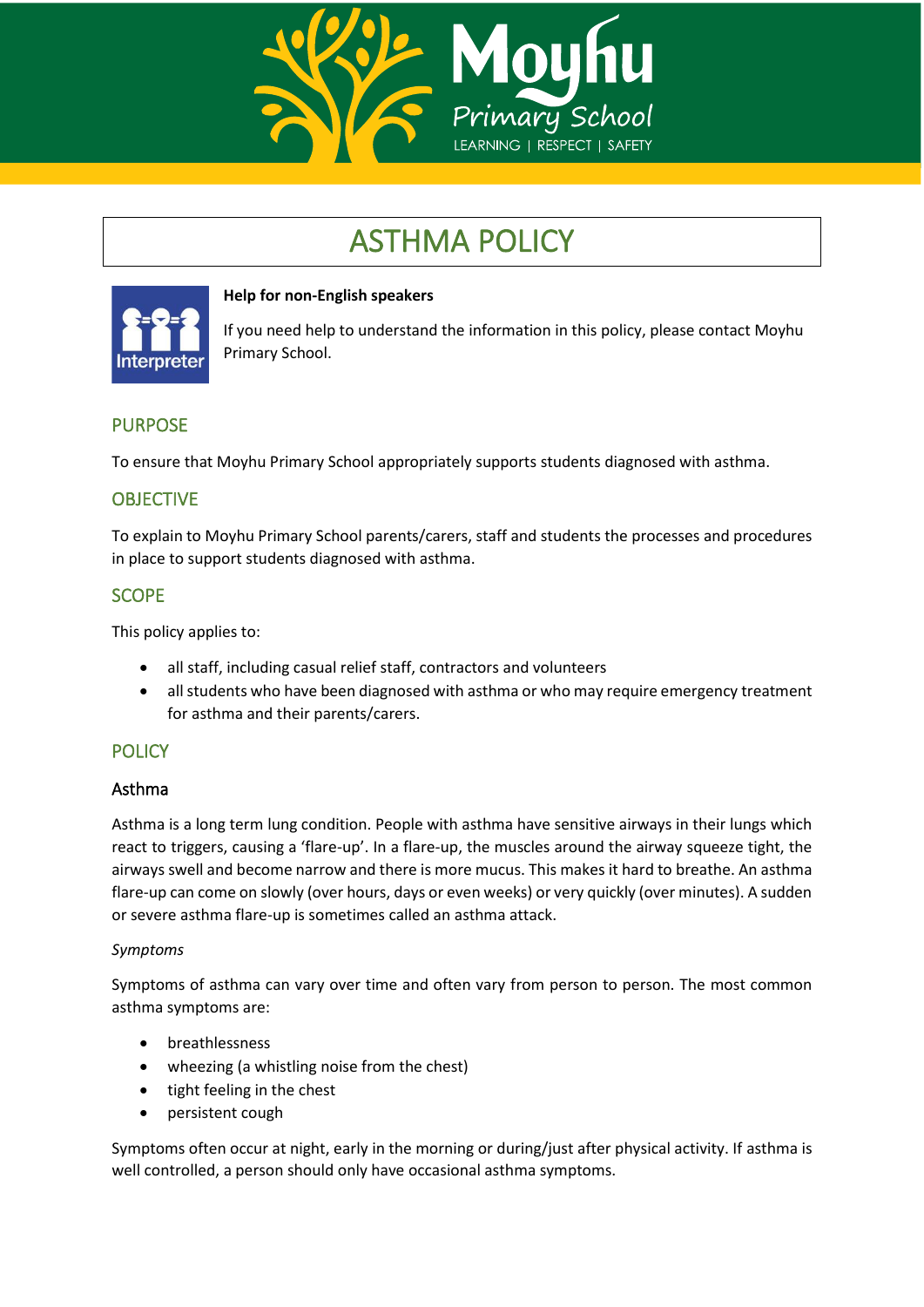#### *Triggers*

A trigger is something that sets off or starts asthma symptoms. Everyone with asthma has different triggers. For most people with asthma, triggers are only a problem when asthma is not well controlled with medication. Common asthma triggers include:

- 
- smoke (cigarette smoke, wood smoke from open fires, burn-offs or bushfires)
- house dust mites moulds
- 
- chemicals such as household cleaning products
- 
- laughter or emotions, such as stress
- exercise colds/flu
	- weather changes such as thunderstorms and cold, dry air
	-
- pollens animals such as cats and dogs
	- deodorants (including perfumes, aftershaves, hair spray and aerosol deodorant sprays)
- food chemicals/additives certain medications (including aspirin and anti-inflammatories)

## Asthma management

If a student diagnosed with asthma enrols at Moyhu Primary School:

- 1. Parents/carers must provide the school with an Asthma Action Plan which has been completed by the student's medical practitioner. The plan must outline:
	- the prescribed medication taken by the student and when it is to be administered, for example as a pre-medication to exercise or on a regular basis
	- emergency contact details
	- the contact details of the student's medical practitioner
	- the student's known triggers
	- the emergency procedures to be taken in the event of an asthma flare-up or attack.
- 2. Parents/carers should also provide a photo of the student to be included as part of the student's Asthma Action Plan.
- 3. Moyhu Primary School will keep all Asthma Action Plans:
	- In the front office, classroom of child, first aid area of the staffroom
- 4. School staff may also work with parents/carers to develop a Student Health Support Plan which will include details on:
	- how the school will provide support for the student
	- identify specific strategies
	- allocate staff to assist the student

Any Student Health Support Plan will be developed in accordance with Moyhu Primary School's [Healthcare Needs Policy.](https://secureservercdn.net/198.71.233.44/6mp.adb.myftpupload.com/wp-content/uploads/2020/07/Health-Care-Needs-Policy-June-2020.pdf)

If a student diagnosed with asthma is going to attend a school camp or excursion, Moyhu Primary School parents/carers are required to provide any updated medical information.

- 5. If a student's asthma condition or treatment requirements change, parent/carers must notify the school and provide an updated Asthma Action Plan.
- 6. School staff will work with parents/carers to review Asthma Action Plans (and Student Health Support Plans) at the beginning of the school year.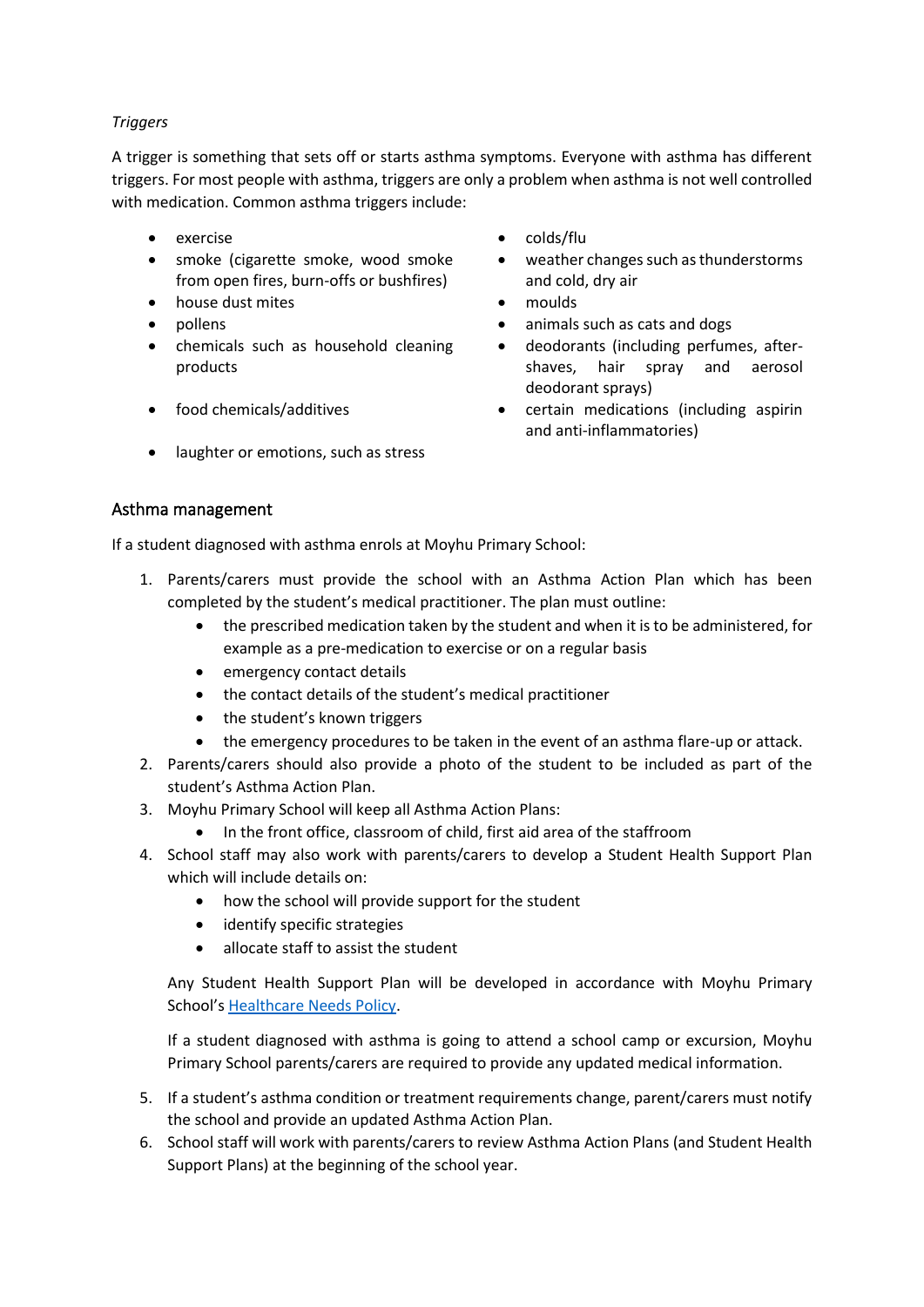## Student asthma kit

All students diagnosed with asthma are required to have a student asthma kit at school which contains:

- their own prescribed reliever medication labelled with the student's name
- their spacer (if they use one)

Student asthma kits will be stored in the first aid area in Staffroom or the classroom.

#### Asthma emergency response plan

If a student is:

- having an asthma attack
- difficulty breathing for an unknown cause, even if they are not known to have asthma

School staff will endeavour to follow the Asthma First Aid procedures outlined in the table below. School staff may contact Triple Zero "000" at any time.

| <b>Step</b> | <b>Action</b>                                                                                |  |  |  |  |
|-------------|----------------------------------------------------------------------------------------------|--|--|--|--|
| 1.          | Sit the person upright                                                                       |  |  |  |  |
|             | Be calm and reassuring                                                                       |  |  |  |  |
|             | Do not leave them alone<br>$\bullet$                                                         |  |  |  |  |
|             | Seek assistance from another staff member or reliable student to locate the<br>$\bullet$     |  |  |  |  |
|             | student's reliever, the Asthma Emergency Kit and the student's Asthma Action                 |  |  |  |  |
|             | Plan (if available).                                                                         |  |  |  |  |
|             | If the student's action plan is not immediately available, use the Asthma First<br>$\bullet$ |  |  |  |  |
|             | Aid as described in Steps 2 to 5.                                                            |  |  |  |  |
| 2.          | Give 4 separate puffs of blue or blue/grey reliever puffer:                                  |  |  |  |  |
|             | Shake the puffer<br>$\bullet$                                                                |  |  |  |  |
|             | Use a spacer if you have one                                                                 |  |  |  |  |
|             | Put 1 puff into the spacer<br>$\bullet$                                                      |  |  |  |  |
|             | Take 4 breaths from the spacer                                                               |  |  |  |  |
|             | Remember - Shake, 1 puff, 4 breaths                                                          |  |  |  |  |
| 3.          | Wait 4 minutes                                                                               |  |  |  |  |
|             | If there is no improvement, give 4 more separate puffs of blue/grey reliever as              |  |  |  |  |
|             | above                                                                                        |  |  |  |  |
|             | (or give 1 more dose of Bricanyl or Symbiocort inhaler)                                      |  |  |  |  |
| 4.          | If there is still no improvement call Triple Zero "000" and ask for an ambulance.            |  |  |  |  |
|             | Tell the operator the student is having an asthma attack                                     |  |  |  |  |
|             | Keep giving 4 separate puffs every 4 minutes until emergency assistance arrives              |  |  |  |  |
|             | (or 1 dose of Bricanyl or Symbicort every 4 minutes - up to 3 doses of Symbicort)            |  |  |  |  |
| 5.          | If asthma is relieved after administering Asthma First Aid, stop the treatment and           |  |  |  |  |
|             | observe the student. Notify the student's emergency contact person and record the            |  |  |  |  |
|             | incident                                                                                     |  |  |  |  |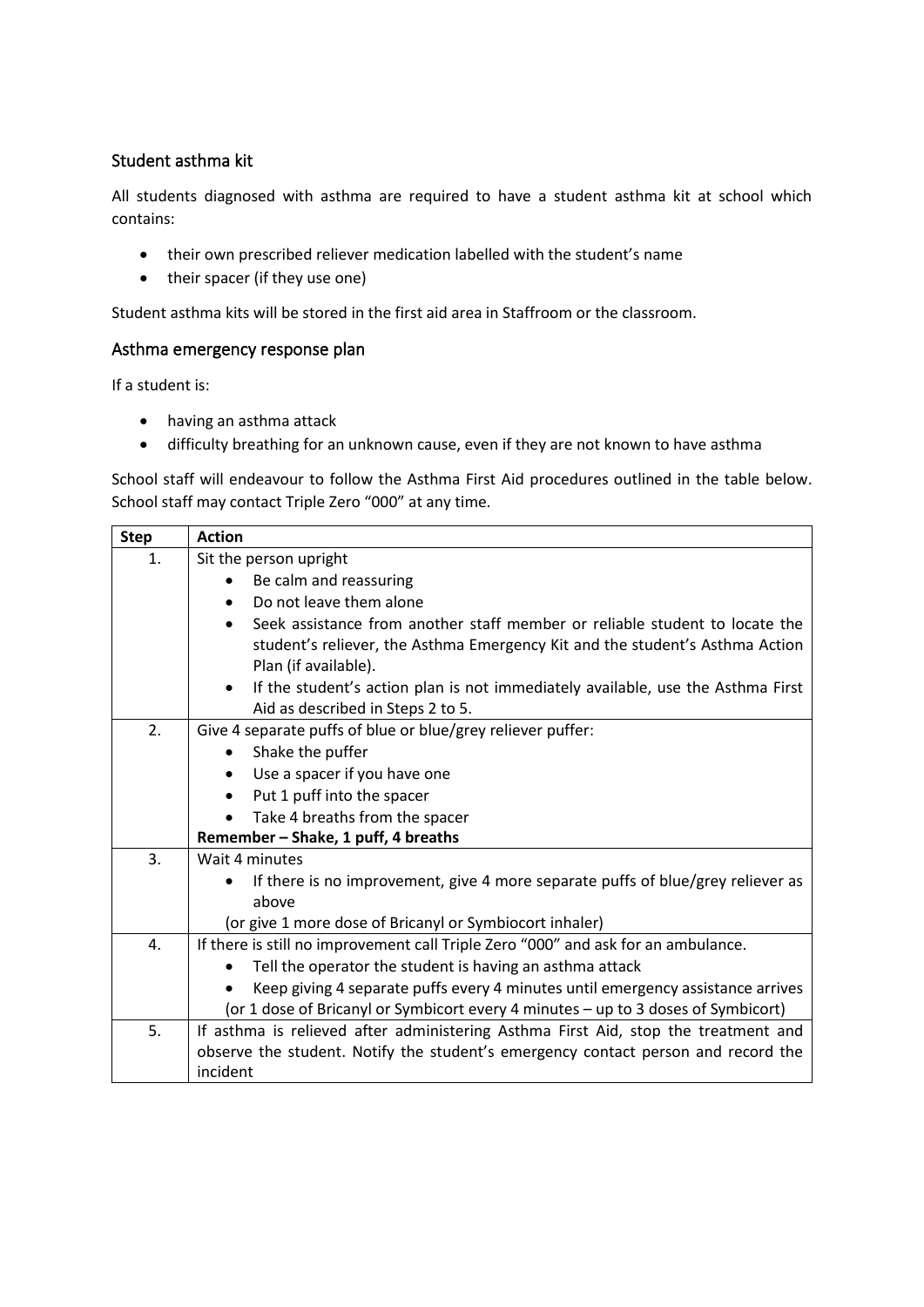Staff will call Triple Zero "000" immediately if:

- the person is not breathing
- if the person's asthma suddenly becomes worse or is not improving
- if the person is having an asthma attack and a reliever is not available
- if they are not sure if it is asthma
- if the person is known to have anaphylaxis

#### Training for staff

Moyhu Primary School will arrange the following asthma management training for staff:

| <b>Staff</b>                               | <b>Completed by</b>                                                                                                                                                                                                              | Course                                                                                                                        | Provider                                                      | Cost                                   | <b>Valid for</b> |
|--------------------------------------------|----------------------------------------------------------------------------------------------------------------------------------------------------------------------------------------------------------------------------------|-------------------------------------------------------------------------------------------------------------------------------|---------------------------------------------------------------|----------------------------------------|------------------|
| Group 1<br>General<br><b>Staff</b>         | School staff with a direct<br>teaching<br>role<br>with<br>students<br>affected<br>by<br>asthma or other school<br>staff directed<br>by the<br>principal after conducting<br>a risk assessment.                                   | Asthma first aid<br>management for<br>education staff<br>(non-accredited)<br>One hour face-to-<br>face or online<br>training. | Asthma Australia                                              | Free to all<br>schools                 | 3 years          |
| Group 2<br><b>Specific</b><br><b>Staff</b> | Staff working with high<br>risk children with a<br>history of severe asthma,<br>or with direct student<br>wellbeing responsibility,<br>(including nurses,<br>PE/sport teachers, first<br>aid and school staff<br>attending camp) | Course in Asthma<br>Awareness<br><i>10760NAT</i><br>(accredited)                                                              | Any RTO that has<br>this course in their<br>scope of practice | Paid by Moyhu<br><b>Primary School</b> | 3 years          |

Moyhu Primary School will also conduct an annual briefing for staff on:

- the procedures outlined in this policy
- the causes, symptoms and treatment of asthma (Please see introductory information at the start of this policy)
- identities of the students diagnosed with asthma
- how to use a puffer and spacer
- the location of:
	- o the Asthma Emergency Kits
	- o asthma medication which has been provided by parents for student use.

Moyhu Primary School will also provide this policy to casual relief staff and volunteers who will be working with students, and may also provide a briefing if the principal decides it is necessary depending on the nature of the work being performed.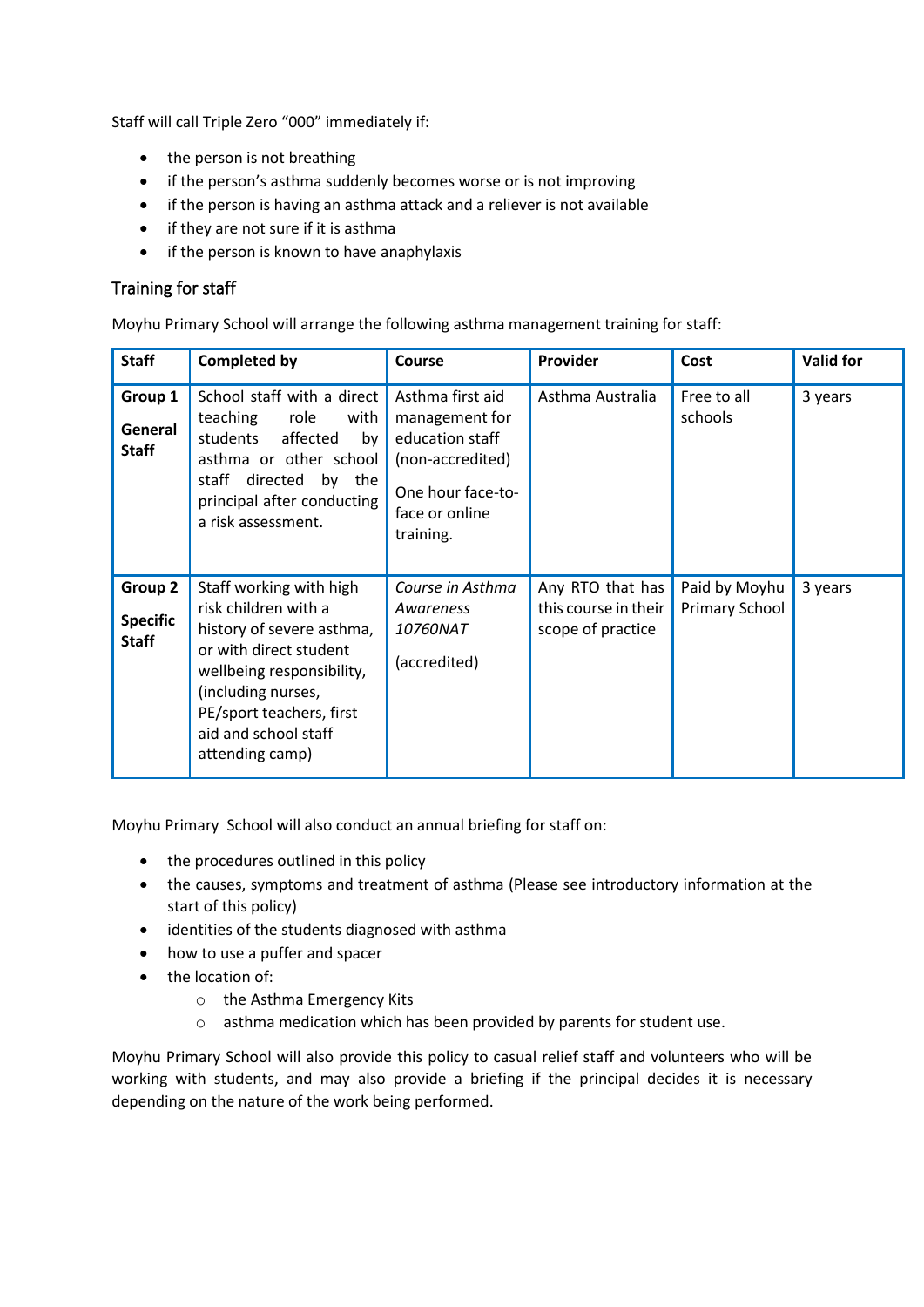# Asthma Emergency Kit

Moyhu Primary School will provide and maintain at least two Asthma Emergency Kits. One kit will be kept on school premises at first aid area in staffroom and one will be a mobile kit for activities such as:

- yard duty
- camps and excursions.

The Asthma Emergency Kit will contain:

- at least 1 blue or blue/grey reliever medication such as Airomir, Admol or Ventolin
- at least 2 spacer devices (for single person use only) to assist with effective inhalation of the blue or blue/grey reliever medication Moyhu Primary School will ensure spare spacers are available as replacements). Spacers will be stored in a dust proof container.
- clear written instructions on Asthma First Aid, including:
	- o how to use the medication and spacer devices
	- o steps to be taken in treating an asthma attack
- A record sheet/log for recording the details of an asthma first aid incident, such as the number of puffs administered
- Business Manager and Principal will monitor and maintain the Asthma Emergency Kits. They will:
- ensure all contents are maintained and replaced where necessary
- regularly check the expiry date on the canisters of the blue or blue/grey reliever puffers and place them if they have expired or a low on doses
- replace spacers in the Kits after each use (spacers are single-person use only)
- dispose of any previously used spaces.

The blue or blue/grey reliever medication in the Asthma Emergency Kits may be used by more than one student as long as they are used with a spacer. If the devices come into contact with someone's mouth, they will not be used again and will be replaced.

After each use of a blue or blue/grey reliever (with a spacer):

- remove the metal canister from the puffer (do not wash the canister)
- wash the plastic casing
- rinse the mouthpiece through the top and bottom under running water for at least 30 seconds
- wash the mouthpiece cover
- air dry then reassemble
- test the puffer to make sure no water remains in it, then return to the Asthma Emergency Kit.

#### Management of confidential medical information

Confidential medical information provided to Moyhu Primary School to support a student diagnosed with asthma will be:

- recorded on the student's file
- shared with all relevant staff so that they are able to properly support students diagnosed with asthma and respond appropriately if necessary.